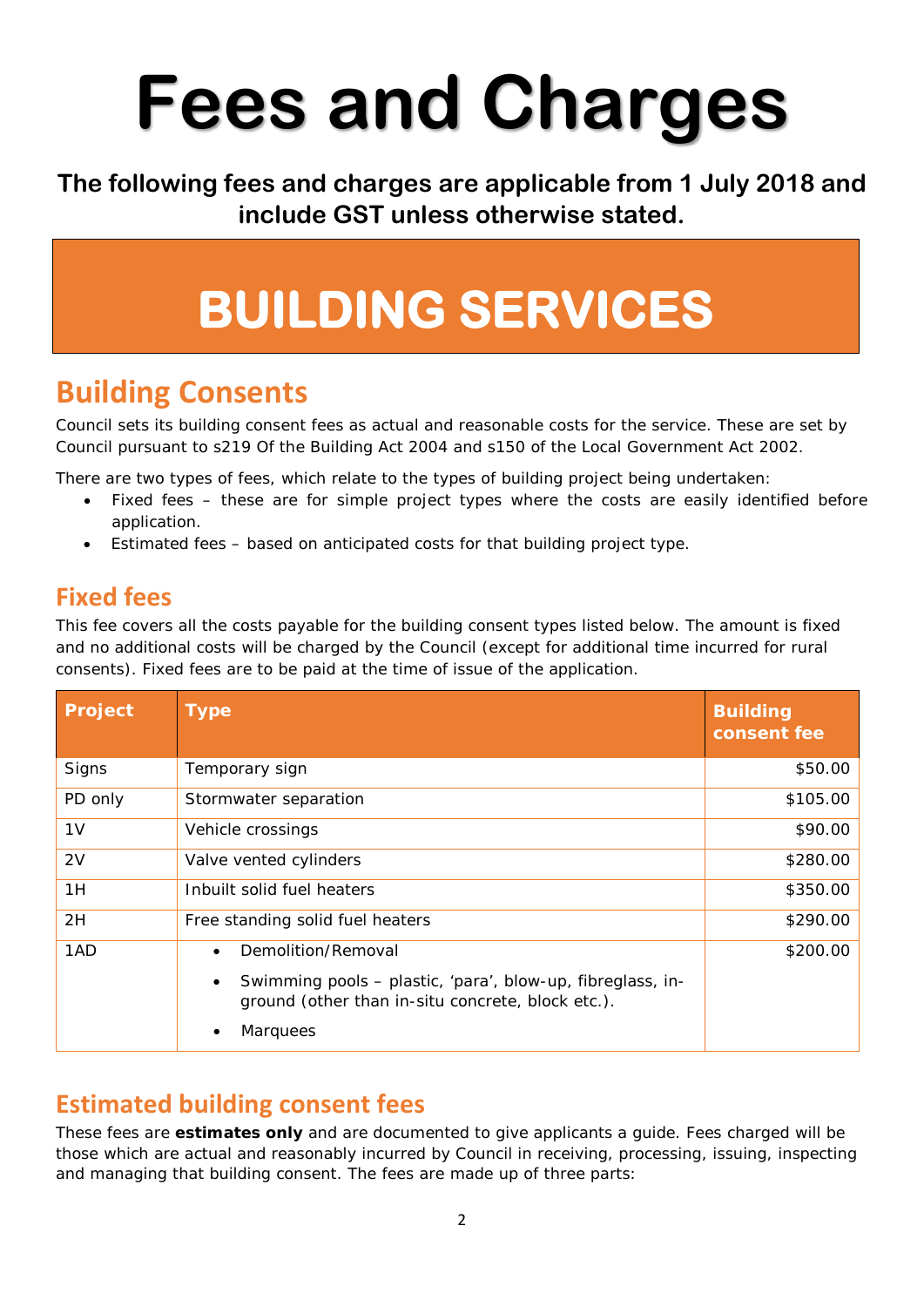- **Administration fee** this part of the fee covers administration costs in receiving and vetting an application, Project Information Memorandum (PIM) costs, Code of compliance certificate issue and scanning/digital storage charges.
- **Processing fee** this part of the fee covers officer time in compliance assessment of plans, data entry into Council's system, correspondence with applicant, consent issue and charging of consent.
- **Consent issue fee** this part of the fee covers officer time in completing inspection and recording of same plus BRANZ and Department of Building and Housing levies payable for any work valued at over \$20,000 incl. GST (BRANZ) and \$20,444 incl. GST (DBH). The levy rate is: BRANZ - \$1.00 per \$1,000; DBH - \$2.01 per \$1,000.
- A building consent accreditation fee is payable for projects:
	- o Residential \$1 per \$1000 of value (capped at \$200).
	- o Commercial \$1 per \$1000 of value (capped at \$500).

Both the estimated administration fee and processing fee are payable at the conclusion of the application assessment process. At consent issue time the applicant will be required to pay the full balance of the costs that are deemed actual and reasonable by Council.

Additional charges may be made in respect to a consent that incurs further costs such as extra inspections.

#### **Fee estimates**

| Project                                                                                                              | <b>Type</b>            | <b>Estimated</b><br><b>Cost at Issue</b> |
|----------------------------------------------------------------------------------------------------------------------|------------------------|------------------------------------------|
| The consent application fee is payable at assessment completion and includes<br>administration and processing costs. |                        |                                          |
| <b>New Residential Dwellings</b>                                                                                     |                        |                                          |
| 3C                                                                                                                   | \$0 to \$100,000       | $$2414.38+/-$                            |
| 4C                                                                                                                   | \$100,001 to \$200,000 | $$2952.74+/-$                            |
| 5C                                                                                                                   | Above \$200,000        | $$3575.19+/-$                            |

| <b>Residential additions, alterations and relocations</b> |                                                |               |
|-----------------------------------------------------------|------------------------------------------------|---------------|
| 1A                                                        | Ancillary Building Work (1 inspection)         | $$760.28+/-$  |
| 2A                                                        | Minor Building Work (2 inspections)            | $$806.38+/-$  |
| 1Β                                                        | Minor building work accessory to main building | $$737.78+/-$  |
| 2B                                                        | \$0 to \$20,000                                | $$1038.83+/-$ |
| 1C                                                        | \$20,001 to \$50,000                           | $$1516.65+/-$ |
| 2C                                                        | Above \$50,001                                 | $$2262.98+/$  |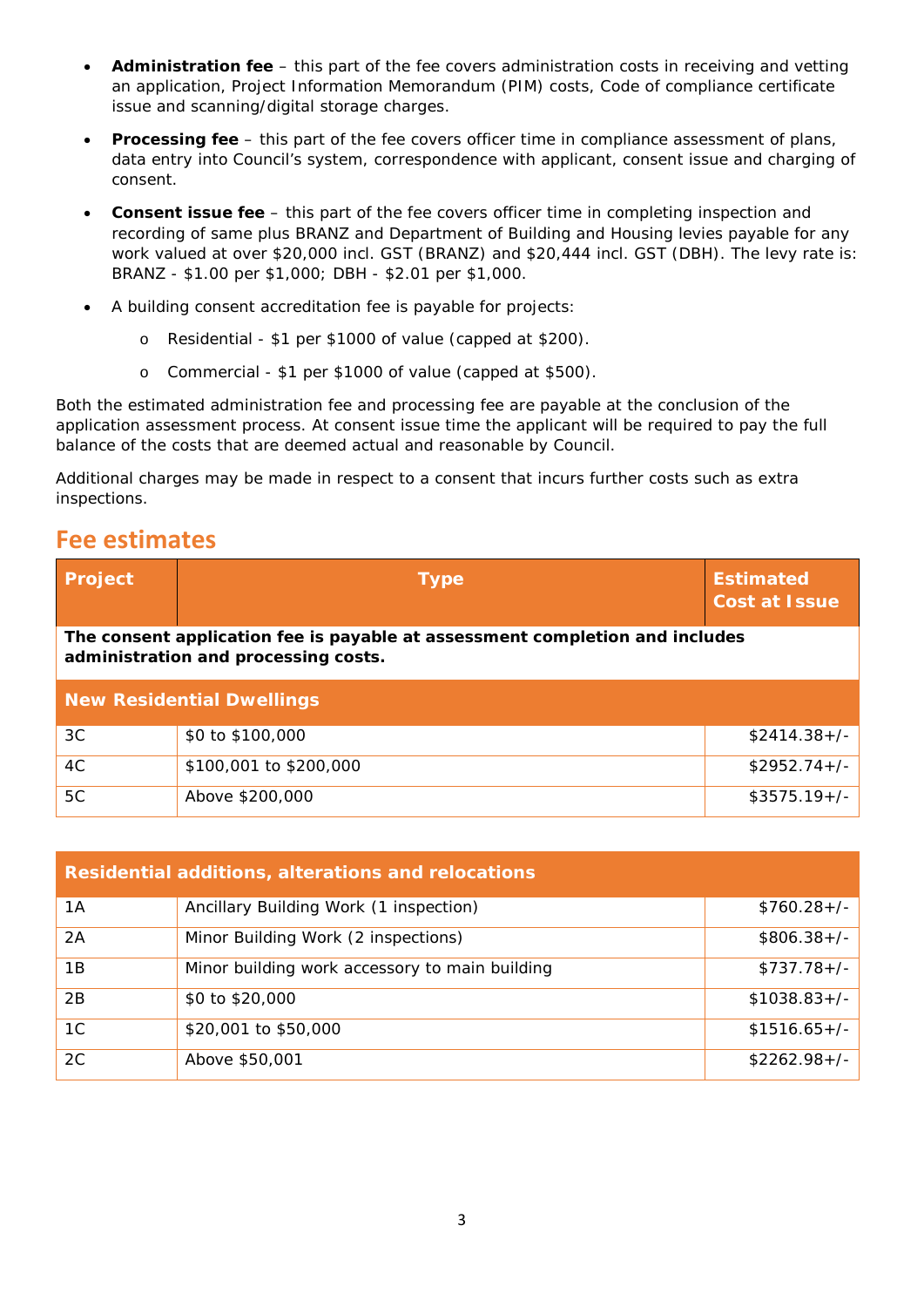| <b>Commercial buildings</b> |                                    |               |
|-----------------------------|------------------------------------|---------------|
| 2 <sub>BC</sub>             | Minor building work up to \$20,000 | $$887.87+/-$  |
| 1D                          | \$20,001 to \$50,000               | $$1401.25+/-$ |
| 2D                          | \$50,001 to \$100,000              | $$2718.94+/-$ |
| 3D/4D                       | \$100,001 to \$200,000             | $$3787.99+/-$ |
| 1E                          | \$200,001 to \$500,000             | $$2648.96+/-$ |
| 2E                          | \$500,001 to \$1M                  | $$3615.31+/-$ |
| 3E                          | Over \$1M                          | $$5538.48+/-$ |

| <b>Ancillary projects</b> |                                                       |               |
|---------------------------|-------------------------------------------------------|---------------|
| 1S                        | Solar, hot water heating, minor plumbing and drainage | $$625.99+/-$  |
| 3A                        | Fire reinstatement                                    | $$1745.73+/-$ |
| 1F                        | Farm buildings                                        | $$1031.14+/-$ |
| <b>PIM</b>                | Project information memorandum                        | $$325.00+/-$  |

| <b>General Charges</b>                                                                  |                   |
|-----------------------------------------------------------------------------------------|-------------------|
| Independent Qualified Persons (IQP) registrations                                       | \$143.00 plus     |
|                                                                                         | \$20.00 per       |
|                                                                                         | feature           |
| Independent Qualified Persons (IQP) two yearly renewal                                  | \$143.00          |
| Independent Qualified Persons (IQP) registrations                                       | \$143.00 plus     |
|                                                                                         | \$20.00 per       |
|                                                                                         | feature           |
| Certificate of Acceptance (CoA)                                                         | \$260.00          |
|                                                                                         | application fee   |
|                                                                                         | plus actual costs |
| Certificate for Public Use (CfPU)                                                       | \$260.00          |
|                                                                                         | application fee   |
|                                                                                         | plus actual costs |
| Scheduled/unscheduled building, plumbing and drainage inspections. Such                 | \$165.00 per hour |
| inspections will include but are not limited to:                                        |                   |
| Requested inspections of existing buildings                                             |                   |
| Inspections of unauthorised work (plus a Certificate of Acceptance Fee of<br>\$260)     |                   |
| Re-inspection of work subject to prior notification<br>٠                                |                   |
| Inspection of work covered by Notice to Fix<br>٠                                        |                   |
| Building Warrant of Fitness inspection<br>$\bullet$                                     |                   |
| Inspections as per plans or description provided for Certificate of Public<br>$\bullet$ |                   |
| Use (CfPU) application (plus a Certificate of Public Use application fee of<br>\$260)   |                   |
| Application for extension of time to enable issue of Code Compliance                    | \$40.00           |
| Certificate (site inspection incurs an additional cost)                                 |                   |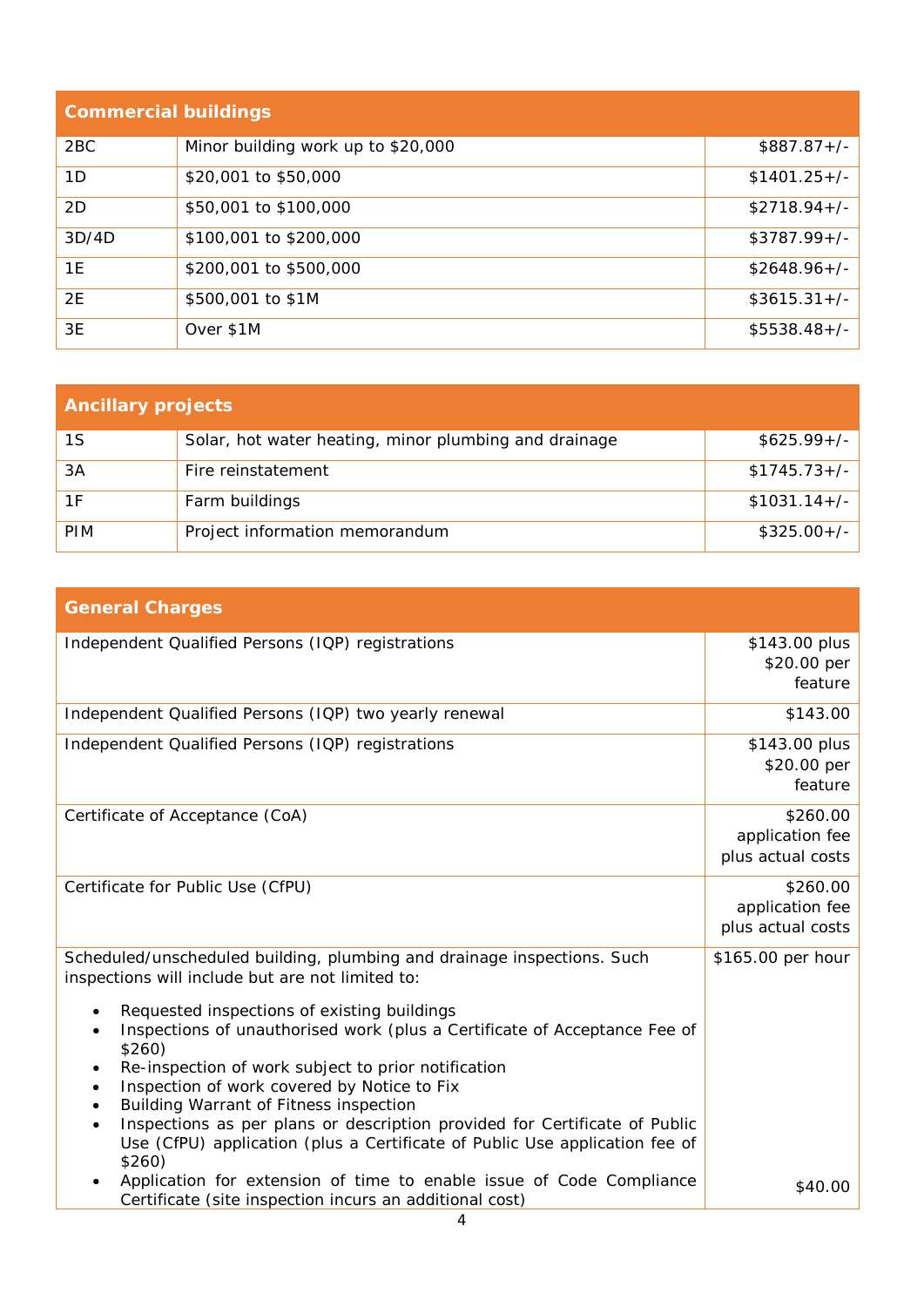| <b>General Charges</b>                                                                               |                              |                           |
|------------------------------------------------------------------------------------------------------|------------------------------|---------------------------|
| Compliance schedule - issue fee                                                                      |                              | \$143.00 and              |
|                                                                                                      |                              | \$20 per feature          |
| Compliance schedule - alteration or amendment fee                                                    |                              | \$130.00                  |
| Compliance audits                                                                                    |                              | \$143.00 per hour         |
| Building Warrant of Fitness annual fee                                                               |                              | \$143.00                  |
| Engineering assessment                                                                               |                              | The building              |
|                                                                                                      |                              | consent fee does          |
|                                                                                                      |                              | not include the           |
|                                                                                                      |                              | cost of any<br>structural |
|                                                                                                      |                              | assessment which          |
|                                                                                                      |                              | may be required.          |
|                                                                                                      |                              | This will be on-          |
|                                                                                                      |                              | charged at cost.          |
| Building consent accreditation fee                                                                   |                              | \$1 per \$1,000.00 of     |
|                                                                                                      |                              | value (capped at          |
|                                                                                                      |                              | \$200.00/\$500.00)        |
| Plan searches (includes photocopying up to a maximum of two A3 or five A4 sheets)                    |                              | \$10.00                   |
| Rural rapid numbers:                                                                                 |                              | \$40.00                   |
| <b>New</b>                                                                                           |                              | \$20.00                   |
| Replacement                                                                                          |                              |                           |
| Standard & large plan photocopying:                                                                  | A4 (B&W)                     | \$0.50                    |
|                                                                                                      | A3 (B&W)                     | \$1.00                    |
|                                                                                                      | A2 (B&W)                     | \$4.00                    |
|                                                                                                      | A0 - A1 (B&W)<br>A4 (Colour) | \$6.00<br>\$1.00          |
|                                                                                                      | A3 (Colour)                  | \$2.00                    |
|                                                                                                      | A2 (Colour)                  | \$6.00                    |
|                                                                                                      | A0 - A1 (Colour)             | \$12.00                   |
| Electronic copies of building pack information:                                                      |                              |                           |
| USB/CD - Scanned property (up to24 hours to provide information.                                     |                              | \$30.00                   |
| USB/CD - Unscanned property - small, residential (timeframes to be confirmed<br>due to availability) |                              | \$150.00                  |
| USB/CD - Unscanned property - large, residential (timeframes to be confirmed<br>due to availability) |                              | Quote on request          |
| Microfiche - site dimension                                                                          |                              | \$5.00                    |
| Aerial photographs                                                                                   |                              | \$5.00                    |
| Monthly building statistics                                                                          |                              | \$120.00 per              |
|                                                                                                      |                              | annum                     |
| Copy of Certificate of Title                                                                         |                              | \$10.00                   |